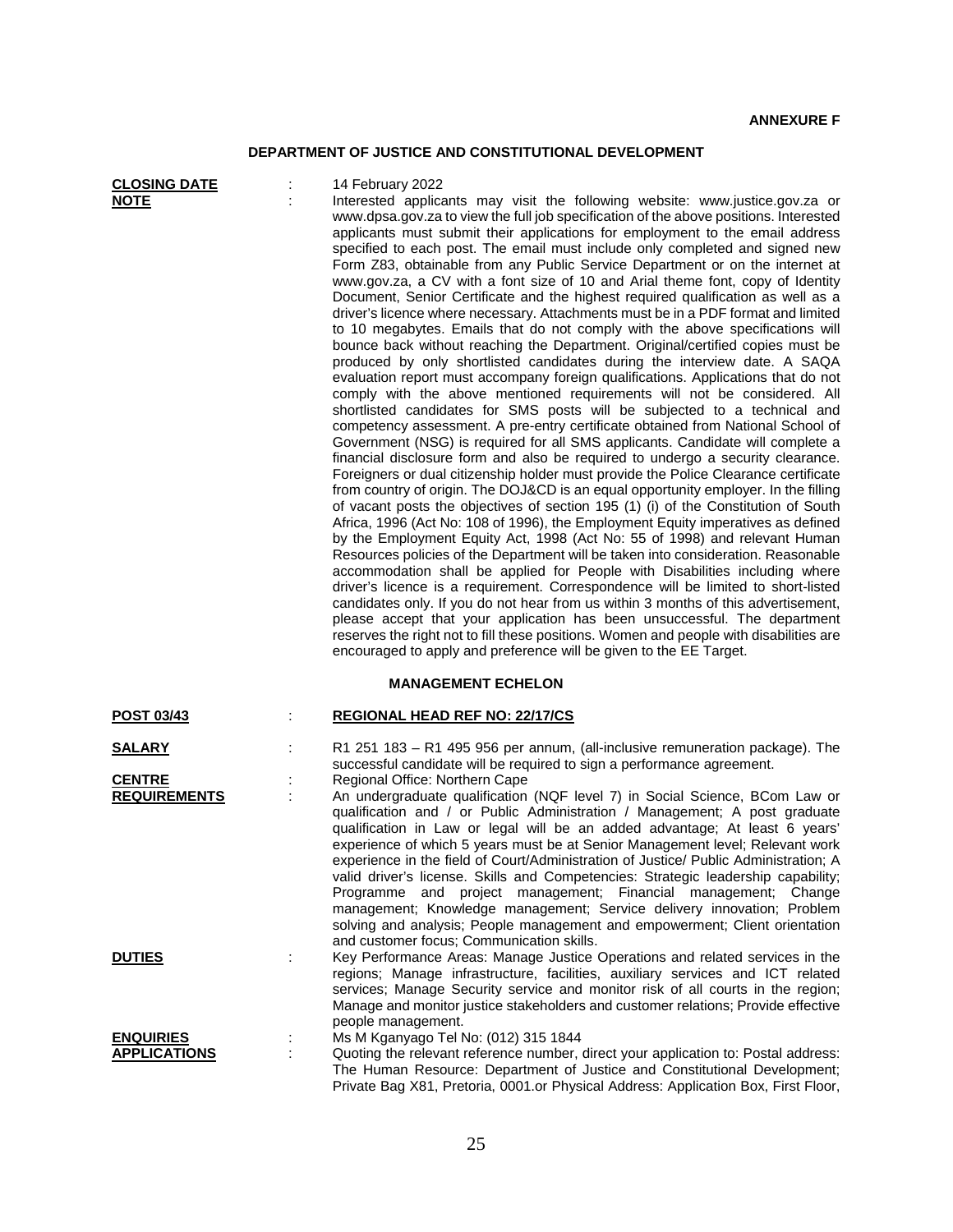|                     | Reception, East Tower, Momentum Building, 329 Pretorius Building, Pretoria,                                                                                                                                                                                                                                                                                                                                                                                                                                                                                                                                                                                                                                                                                                                                                                                                                                         |
|---------------------|---------------------------------------------------------------------------------------------------------------------------------------------------------------------------------------------------------------------------------------------------------------------------------------------------------------------------------------------------------------------------------------------------------------------------------------------------------------------------------------------------------------------------------------------------------------------------------------------------------------------------------------------------------------------------------------------------------------------------------------------------------------------------------------------------------------------------------------------------------------------------------------------------------------------|
| <u>NOTE</u>         | 0001.<br>Women and People with disabilities are encouraged to apply                                                                                                                                                                                                                                                                                                                                                                                                                                                                                                                                                                                                                                                                                                                                                                                                                                                 |
| POST 03/44          | <b>CHIEF DIRECTOR: CONSTITUTIONAL IMPLEMENTATION REF NO: 22/18/CD</b><br>(Re-advertisement: candidate who previously applied, may re-apply)                                                                                                                                                                                                                                                                                                                                                                                                                                                                                                                                                                                                                                                                                                                                                                         |
| <b>SALARY</b>       | R1 251 183 - R1 495 956 per annum, (all-inclusive remuneration package). The<br>successful candidate will be required to sign a performance agreement.                                                                                                                                                                                                                                                                                                                                                                                                                                                                                                                                                                                                                                                                                                                                                              |
| <b>CENTRE</b>       | National Office, Pretoria                                                                                                                                                                                                                                                                                                                                                                                                                                                                                                                                                                                                                                                                                                                                                                                                                                                                                           |
| <b>REQUIREMENTS</b> | An undergraduate qualification (NQF Level 7) as recognized by SAQA in law or<br>LLB Degree; Post graduate qualification in the relevant field would be an added<br>advantage;6 years' experience in Constitutional Law, Human Rights Law and<br>International Law; Admission as an Attorney or Advocate is an added advantage;<br>5 years must be at senior management level of which 3 must be at State Institution;<br>Skills And Competencies: Applied Strategic Leadership capability; Programme and<br>project management; Financial management and budgeting; Networking and<br>change management; Knowledge management; Service Delivery Innovation (SDI);<br>Problem solving and decision-making; People management and empowerment;<br>Client orientation and customer focus; Communication skills; Planning and<br>organizing; Diversity management; Team leadership; Managing interpersonal<br>conflict. |
| <b>DUTIES</b>       | Key Performance Areas: Coordinate programmes supporting government efforts in<br>promoting, implementing and protecting human rights; Manage Human Rights<br>programmes and Chapter 9 Institution support; Manage legislative and mandated<br>programmes; Implement government equality programmes and policies; Provide<br>effective people management.                                                                                                                                                                                                                                                                                                                                                                                                                                                                                                                                                            |
| <b>ENQUIRIES</b>    | Ms M Kganyago Tel No: (012) 315 1844                                                                                                                                                                                                                                                                                                                                                                                                                                                                                                                                                                                                                                                                                                                                                                                                                                                                                |
| <b>APPLICATIONS</b> | Quoting the relevant reference number, direct your application to: Postal address:<br>The Human Resource: Department of Justice and Constitutional Development;<br>Private Bag X81, Pretoria, 0001. OR Physical Address: Application Box, First Floor,<br>Reception, East Tower, Momentum Building, 329 Pretorius Building, Pretoria,<br>0001.                                                                                                                                                                                                                                                                                                                                                                                                                                                                                                                                                                      |
| <b>NOTE</b>         | Preference will be given to women and people with disability.                                                                                                                                                                                                                                                                                                                                                                                                                                                                                                                                                                                                                                                                                                                                                                                                                                                       |
| POST 03/45          | CHIEF DIRECTOR: SUPPLY CHAIN MANAGEMENT: REF NO: 22/19/CFO<br>(Re-advertisement: candidates who previously applied may re-apply)                                                                                                                                                                                                                                                                                                                                                                                                                                                                                                                                                                                                                                                                                                                                                                                    |
| <b>SALARY</b>       | R1 251 183 - R1 495 956 per annum, (all-inclusive remuneration package). The<br>successful candidate will be required to sign a performance agreement.                                                                                                                                                                                                                                                                                                                                                                                                                                                                                                                                                                                                                                                                                                                                                              |
| <b>CENTRE</b>       | National Office, Pretoria                                                                                                                                                                                                                                                                                                                                                                                                                                                                                                                                                                                                                                                                                                                                                                                                                                                                                           |
| <b>REQUIREMENTS</b> | An undergraduate qualification (NQF Level 7) as recognized by SAQA in Supply<br>Chain Management, Financial Management or Business Administration; A<br>minimum of 6 years' experience in Supply Chain Management or Procurement of<br>which 5 years' experience must be in Senior Management level; Knowledge of<br>Financial Management, Financial Accounting, Supply Chain Management and<br>Project Management. Skills and Competencies: Applied Strategic Leadership<br>capability; Programme and project management; Financial management and<br>budgeting; Change management; Knowledge management; Service Delivery<br>Innovation (SDI); Problem solving and decision-making; People management and<br>empowerment; Client orientation and customer focus; Communication skills;<br>Honesty and integrity.                                                                                                  |
| <b>DUTIES</b>       | Key Performance Areas: Develop, implement and maintain all SCM policies and<br>procedure manuals; Manage the provision of logistics and acquisition management<br>services; Manage the provision of assets management services; Manage large and<br>strategic supplier sourcing and supplier's performance; Provide effective people<br>management.                                                                                                                                                                                                                                                                                                                                                                                                                                                                                                                                                                 |
| <b>ENQUIRIES</b>    | Mr J Maluleke Tel No: (012) 357 8591                                                                                                                                                                                                                                                                                                                                                                                                                                                                                                                                                                                                                                                                                                                                                                                                                                                                                |
| <b>APPLICATIONS</b> | Quoting the relevant reference number, direct your application to: Postal address:<br>The Human Resource: Department of Justice and Constitutional Development;<br>Private Bag X81, Pretoria, 0001.or Physical Address: Application Box, First Floor,                                                                                                                                                                                                                                                                                                                                                                                                                                                                                                                                                                                                                                                               |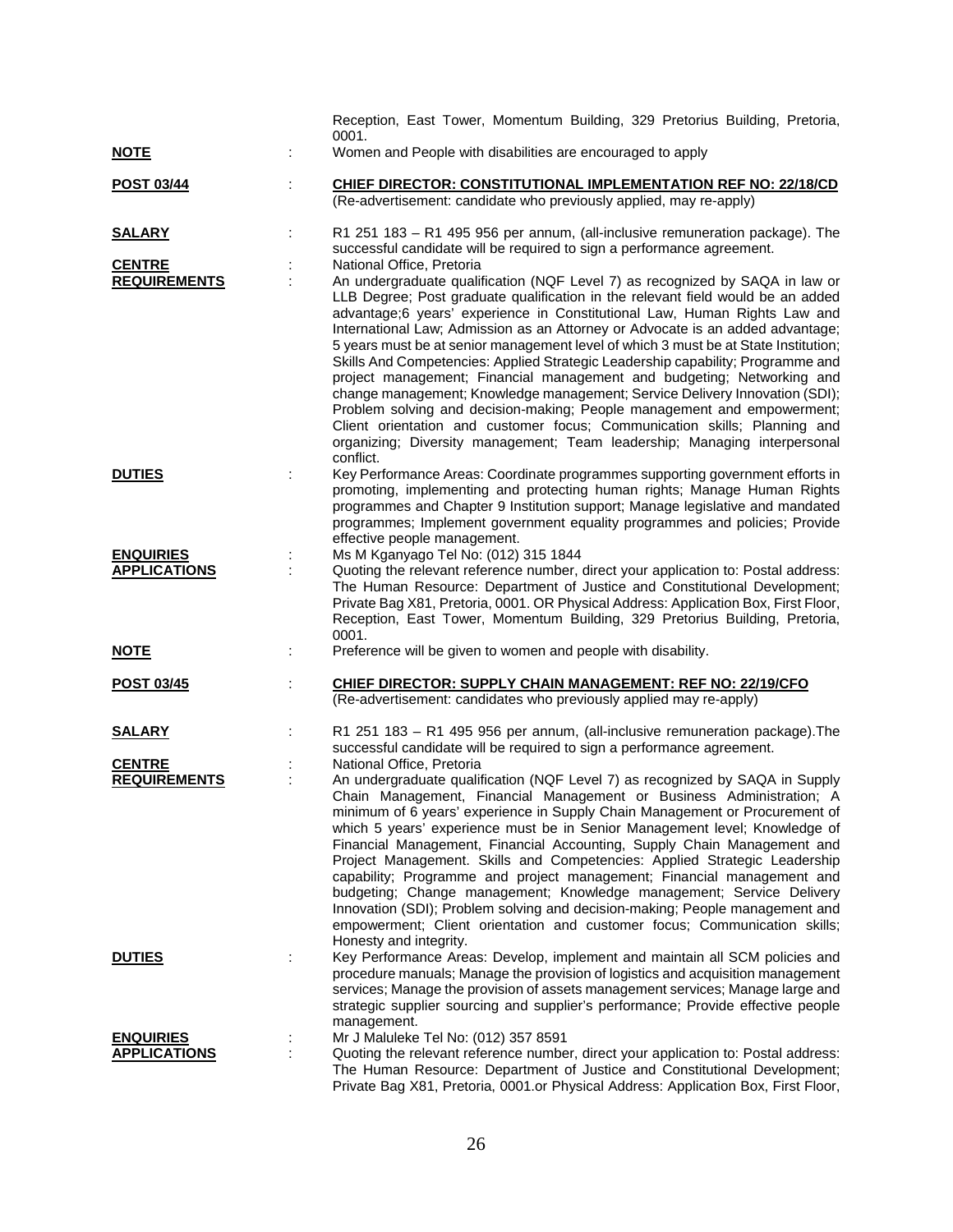|                     |   | Reception, East Tower, Momentum Building, 329 Pretorius Building, Pretoria,                                                                                                                                                                                                                                                                                                                                                                                                                                                                                                                                                                                                                                                                                                                                                                      |
|---------------------|---|--------------------------------------------------------------------------------------------------------------------------------------------------------------------------------------------------------------------------------------------------------------------------------------------------------------------------------------------------------------------------------------------------------------------------------------------------------------------------------------------------------------------------------------------------------------------------------------------------------------------------------------------------------------------------------------------------------------------------------------------------------------------------------------------------------------------------------------------------|
| <u>NOTE</u>         |   | 0001.<br>Preference will be given to women and people with disability.                                                                                                                                                                                                                                                                                                                                                                                                                                                                                                                                                                                                                                                                                                                                                                           |
| <b>POST 03/46</b>   |   | PRINCIPAL LEGAL ADMIN OFFICER REF NO: 22/11/LD                                                                                                                                                                                                                                                                                                                                                                                                                                                                                                                                                                                                                                                                                                                                                                                                   |
| <b>SALARY</b>       |   | R1 057 326 - R1 245 495 per annum, (all-inclusive remuneration package). The<br>successful candidate will be required to sign a performance agreement.                                                                                                                                                                                                                                                                                                                                                                                                                                                                                                                                                                                                                                                                                           |
| <b>CENTRE</b>       |   | National Office, Pretoria                                                                                                                                                                                                                                                                                                                                                                                                                                                                                                                                                                                                                                                                                                                                                                                                                        |
| <b>REQUIREMENTS</b> |   | An LLB or appropriate equivalent undergraduate legal qualification (NQF7); 8<br>years' experience in legal services or related environment; 5 years should be at<br>middle/senior management level; Knowledge of the South Africa legal system, legal<br>practices and related spheres; Knowledge of the Constitution, 1996; and the<br>Criminal Procedure Act 1977; Knowledge and experience in office administration;<br>A valid driver's license. Skills and Competencies: Strategic Capabilities and<br>Leadership; Programme and Project Management; Financial Management;<br>Change Management; Knowledge Management; Service Delivery Innovation<br>(SDI); Problem solving and Analysis; People Management and Empowerment;<br>Client Orientation and Customer Focus; Communication skills (written and verbal);<br>Honest and Integrity. |
| <b>DUTIES</b>       |   | Key Performance Areas: Manage the applications for Presidential Pardons in terms<br>of the applicable Acts; Manage the process of application for expungements in<br>terms of the applicable Acts; Manage Stakeholder Management and<br>administration; Oversee and manage the processes of certain legal matters;<br>Provide effective people management.                                                                                                                                                                                                                                                                                                                                                                                                                                                                                       |
| <b>ENQUIRIES</b>    |   | Mr. C. Zana Tel No: (012) 357 8185                                                                                                                                                                                                                                                                                                                                                                                                                                                                                                                                                                                                                                                                                                                                                                                                               |
| <b>APPLICATIONS</b> |   | Quoting the relevant reference number, direct your application to: Postal address:<br>The Human Resources: Department of Justice and Constitutional Development,<br>Private Bag X81, Pretoria, 0001.or Physical address: Application Box, First Floor                                                                                                                                                                                                                                                                                                                                                                                                                                                                                                                                                                                            |
|                     |   | Reception, East Tower, Momentum Building, 329 Pretorius Street, Pretoria.                                                                                                                                                                                                                                                                                                                                                                                                                                                                                                                                                                                                                                                                                                                                                                        |
|                     |   |                                                                                                                                                                                                                                                                                                                                                                                                                                                                                                                                                                                                                                                                                                                                                                                                                                                  |
| <b>POST 03/47</b>   |   | DIRECTOR: LOGISTICS AND ACQUISITION MANAGEMENT REF NO:<br>22/09/CFO<br>(This post is a re-advertisement: candidates who previously applied are<br>encouraged to re-apply                                                                                                                                                                                                                                                                                                                                                                                                                                                                                                                                                                                                                                                                         |
| <b>SALARY</b>       |   | R1 057 326 - R1 245 495 per annum, (all-inclusive remuneration package). The                                                                                                                                                                                                                                                                                                                                                                                                                                                                                                                                                                                                                                                                                                                                                                     |
| <b>CENTRE</b>       |   | successful candidate will be required to sign a performance agreement.<br>National Office: Pretoria                                                                                                                                                                                                                                                                                                                                                                                                                                                                                                                                                                                                                                                                                                                                              |
| <b>REQUIREMENTS</b> |   | An undergraduate qualification (NQF level 7) as recognized by SAQA in Financial<br>Management, B-Com in Finance; 5 years relevant experience at the middle/senior<br>management level; Knowledge of Public Financial Management Act, PPPFA,<br>Departmental Financial Instruction and Treasury Regulations; Knowledge of<br>procurement and the broader public Supply Chain Management (SCM) legislative<br>and regulatory environment; A valid driver's license. Skills and Competencies:<br>Strategic thinking; Budgeting and financial management; Communication and<br>information management; Customer focus and responsiveness; Diversity<br>management; Interpersonal and conflict management skills; Planning and<br>organizing skills; Problem solving and decision making; Project management;                                         |
| <b>DUTIES</b>       |   | Team leadership; Planning and organizing skills.<br>Key Performance Areas: Manage logistics and fleet management services;<br>Oversee acquisition management; Manage and monitor review of logistical<br>services; Provide effective people management; Manage stakeholder relationship                                                                                                                                                                                                                                                                                                                                                                                                                                                                                                                                                          |
| <b>ENQUIRIES</b>    | ÷ | and engagement.<br>Mr. J. Maluleke Tel No: (012) 357 8591                                                                                                                                                                                                                                                                                                                                                                                                                                                                                                                                                                                                                                                                                                                                                                                        |
| <b>APPLICATIONS</b> | ÷ | Quoting the relevant reference number, direct your application to: Postal address:<br>The Human Resources: Department of Justice and Constitutional Development,<br>Private Bag X81, Pretoria, 0001.OR Physical address: Application Box, First Floor<br>Reception, East Tower, Momentum Building, 329 Pretorius Street, Pretoria.                                                                                                                                                                                                                                                                                                                                                                                                                                                                                                               |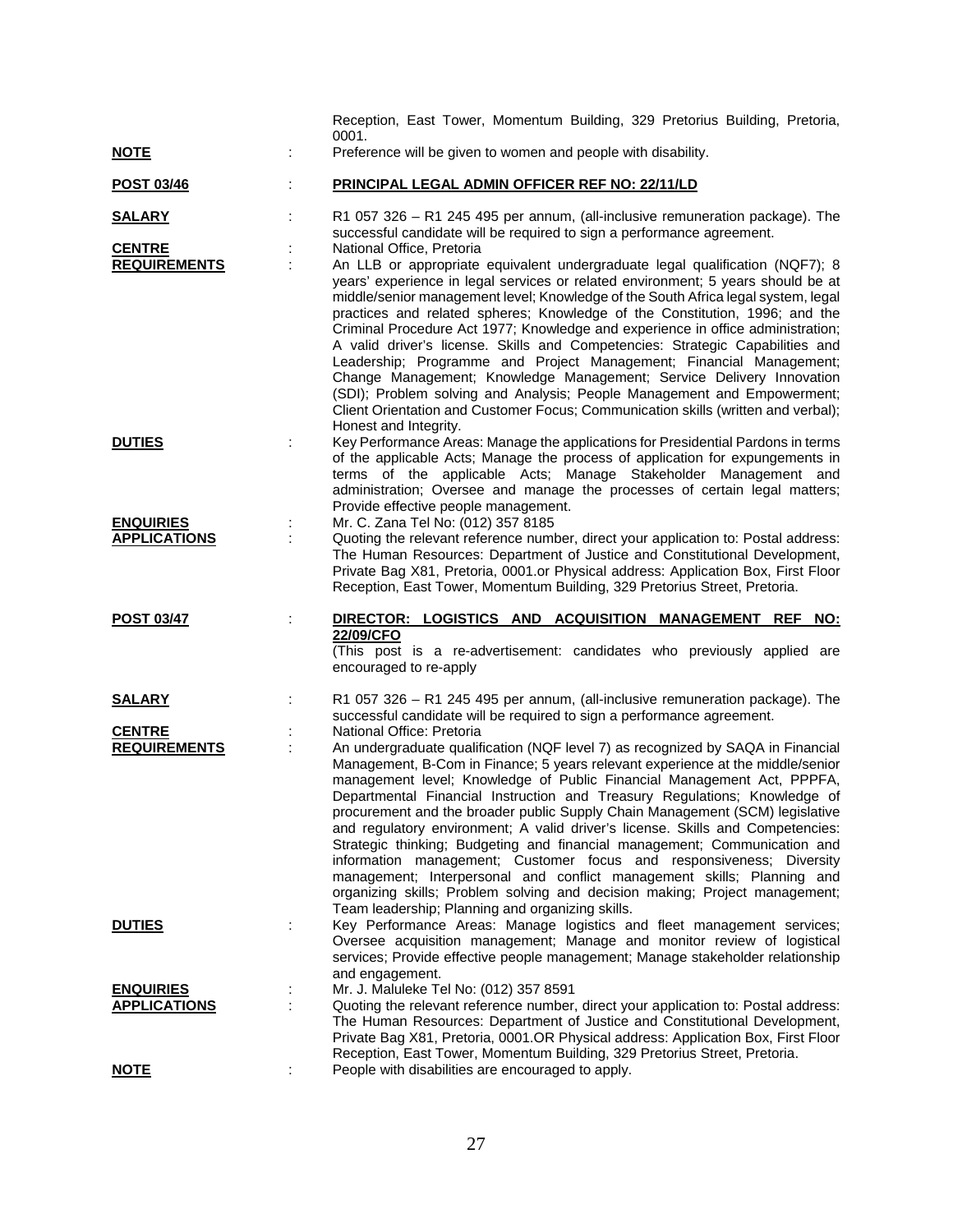## **OTHER POSTS**

| POST 03/48                              | <b>DEPUTY DIRECTOR: COLLECTIVE BARGAINING AND REPORTING REF NO:</b><br>22/08/HR                                                                                                                                                                                                                                                                                                                                                                                                                                                                                                                                                                                                                                                                                                                                                                                                                                |
|-----------------------------------------|----------------------------------------------------------------------------------------------------------------------------------------------------------------------------------------------------------------------------------------------------------------------------------------------------------------------------------------------------------------------------------------------------------------------------------------------------------------------------------------------------------------------------------------------------------------------------------------------------------------------------------------------------------------------------------------------------------------------------------------------------------------------------------------------------------------------------------------------------------------------------------------------------------------|
|                                         |                                                                                                                                                                                                                                                                                                                                                                                                                                                                                                                                                                                                                                                                                                                                                                                                                                                                                                                |
| <u>SALARY</u>                           | R744 255 - R876 705 per annum, (all-inclusive remuneration package). The<br>successful candidate will be required to sign a performance agreement.                                                                                                                                                                                                                                                                                                                                                                                                                                                                                                                                                                                                                                                                                                                                                             |
| <b>CENTRE</b><br><b>REQUIREMENTS</b>    | National Office, Pretoria<br>A Bachelor's Degree or National Diploma in Labour Law/Relations, Human<br>Resources Management or related qualification; 3 years' experience in Labour<br>Relations, Human Resources Management or any other related qualification; 3<br>years' experience in management level; Knowledge and understanding of Public<br>Service Legal Framework, Public Service Regulations, Labour legislation,<br>government policies and procedures; Skills And Competencies: Computer literacy<br>(MS Word, PowerPoint, Outlook, Excel, etc.); Financial management skills;<br>Negotiation skills; Research and analytical skills; Communication skills (verbal and<br>written); Managerial and project management skills; Interpersonal relations.                                                                                                                                          |
| <b>DUTIES</b>                           | Key Performance Areas: Develop, review and maintain employee relations policies<br>and strategies; Negotiate and manage agreements in the Departmental Bargaining<br>Chamber; Control strike action; Produce employee relations report on progress<br>made and results on all labour relation cases; Provide effective people<br>management.                                                                                                                                                                                                                                                                                                                                                                                                                                                                                                                                                                   |
| <b>ENQUIRIES</b>                        | Mr J Maluleke Tel No: (012) 315 1090                                                                                                                                                                                                                                                                                                                                                                                                                                                                                                                                                                                                                                                                                                                                                                                                                                                                           |
| <b>APPLICATIONS</b>                     | Quoting the relevant reference number, direct your application to: Postal address:<br>The Human Resource: Department of Justice and Constitutional Development;<br>Private Bag X81, Pretoria, 0001.OR Physical Addres/s: Application Box, First Floor,<br>Reception, East Tower, Momentum Building, 329 Pretorius Building, Pretoria, 0001                                                                                                                                                                                                                                                                                                                                                                                                                                                                                                                                                                     |
| <b>POST 03/49</b>                       | DEPUTY DIRECTOR: EMPLOYEE RELATIONS REF NO: 01/22/LMP                                                                                                                                                                                                                                                                                                                                                                                                                                                                                                                                                                                                                                                                                                                                                                                                                                                          |
| <b>SALARY</b>                           | R744 255 - R876 705 per annum, (all-inclusive remuneration package). The<br>successful candidate will be required to sign a performance agreement.                                                                                                                                                                                                                                                                                                                                                                                                                                                                                                                                                                                                                                                                                                                                                             |
| <b>CENTRE</b><br><b>REQUIREMENTS</b>    | Regional Office: Limpopo<br>A Bachelor's Degree or National Diploma in Labour Law, Human Resources<br>Management or related qualification; Minimum of 3 years' experience in Labour<br>Relations, Human Resources Management or any other related qualification of<br>which 3 years will be in management; Knowledge and understanding of Public<br>Service legal framework; Knowledge of Public Service Regulations, Labour<br>legislation, government policies and procedures; Knowledge and understanding of<br>Public Service Legal Framework. Skills and Competencies: Strategic management;<br>Communication (verbal and written); Project and financial management; Planning<br>and organizing; Time management; Presentation and facilitation skills; Diversity<br>management; Computer literacy (MS Office); Ability to work under pressure and<br>meet deadlines; Accuracy and attention to details. |
| <b>DUTIES</b>                           | Key Performance Areas: Manage and co-ordinate the handling of grievances,<br>disputes, misconduct and disciplinary matters; Manage the provisioning of labour<br>relations system and support; Facilitate capacity building programmes in the labour<br>relations fields; Facilitate the handling of appeals in the Region; Provide effective<br>people management.                                                                                                                                                                                                                                                                                                                                                                                                                                                                                                                                            |
| <b>ENQUIRIES</b><br><b>APPLICATIONS</b> | Mr Maakamedi T.P Tel No: (015) 287 2025.<br>Quoting the relevant reference number, direct your application to: The Regional<br>Head, Private Bag X9526, Polokwane 0700 or hand it at 92 Bok Street, Polokwane<br>0700.                                                                                                                                                                                                                                                                                                                                                                                                                                                                                                                                                                                                                                                                                         |
| <b>POST 03/50</b>                       | <b>COURT MANAGER (X5 POSTS)</b>                                                                                                                                                                                                                                                                                                                                                                                                                                                                                                                                                                                                                                                                                                                                                                                                                                                                                |
| <b>SALARY</b>                           | R477 090 - R561 981 per annum. The successful candidate will be required to sign<br>a performance agreement.                                                                                                                                                                                                                                                                                                                                                                                                                                                                                                                                                                                                                                                                                                                                                                                                   |
| <b>CENTRE</b>                           | Koster Magistrate Court Ref No: 22/Va05/NW<br>Magistrate Lephalale Ref No: 02/22/LMP<br>Ermelo Magistrate Office Ref No: 2022/01/MP                                                                                                                                                                                                                                                                                                                                                                                                                                                                                                                                                                                                                                                                                                                                                                            |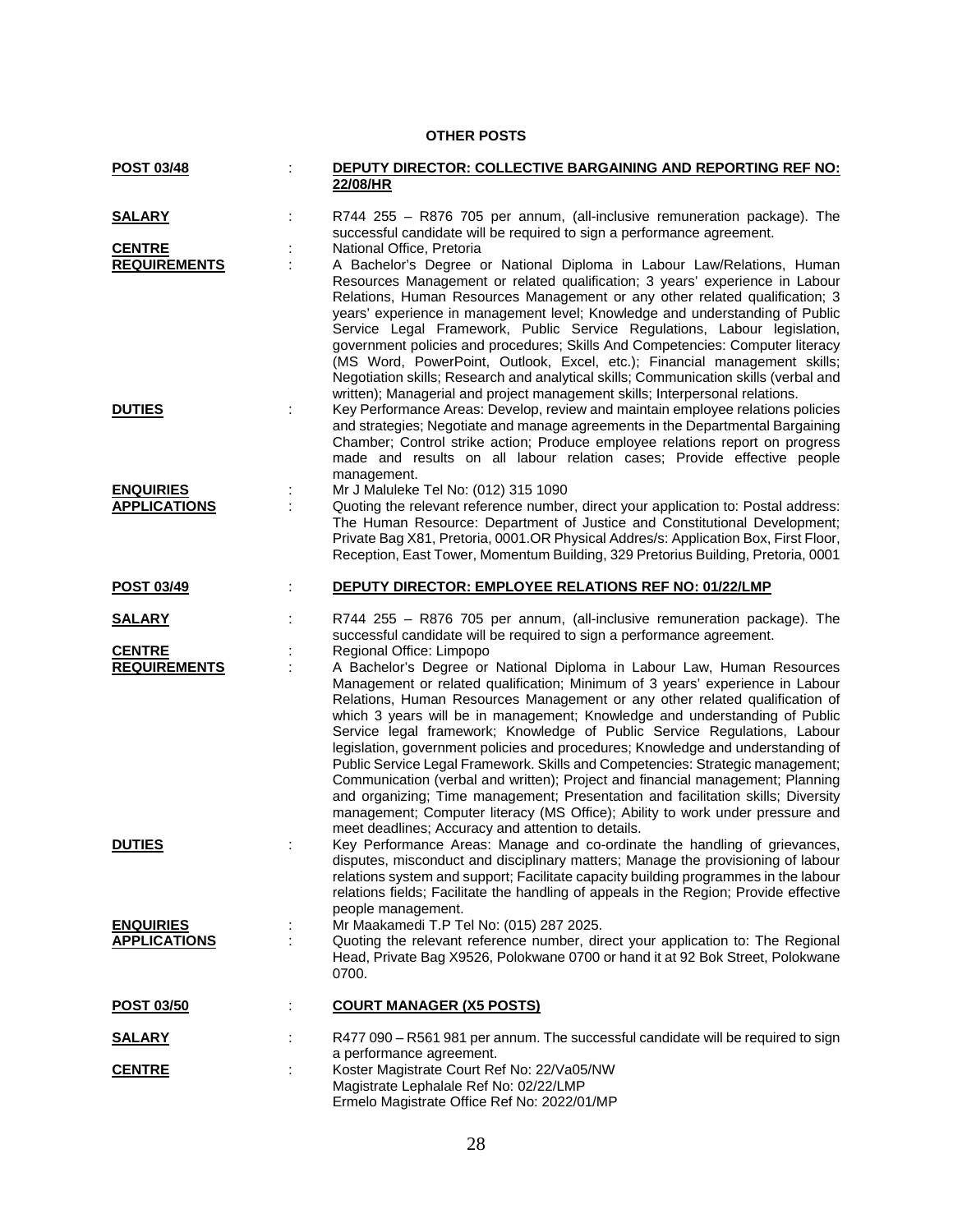| <b>REQUIREMENTS</b> | Magistrate Office: Bethal Ref No: 2022/02/MP<br>Magistrate Pretoria: Ref No: 2022/16/GP<br>Three (3) year qualification in Administration and / or National Diploma Services<br>Management (NQF level 5) plus the module on Case Flow Management or relevant<br>equivalent qualification; Three (3) year's managerial or supervisory experience;<br>Knowledge and experience in office and district administration; Knowledge of the<br>Public Financial Management Act (PFMA); Experience in managing Trust (Third<br>Party Funds) and Vote Account; A valid driver's license. Skills and Competencies:<br>Computer literacy; Communication skills; Motivation skills; Planning and organizing<br>skills; Presentation skills; Financial management skills; Decision making skills;<br>Loyalty and honesty; ability to work under pressure; Team leadership; Management                                                                                                                                                                                                                                                                                                                                                                                               |
|---------------------|------------------------------------------------------------------------------------------------------------------------------------------------------------------------------------------------------------------------------------------------------------------------------------------------------------------------------------------------------------------------------------------------------------------------------------------------------------------------------------------------------------------------------------------------------------------------------------------------------------------------------------------------------------------------------------------------------------------------------------------------------------------------------------------------------------------------------------------------------------------------------------------------------------------------------------------------------------------------------------------------------------------------------------------------------------------------------------------------------------------------------------------------------------------------------------------------------------------------------------------------------------------------|
| <b>DUTIES</b>       | of interpersonal conflict and problems solving; Customer focus and responsive.<br>Key Performance Areas: Coordinate and manage the financial, human resource,<br>risk and security in the court; Manage the strategic and business planning<br>processes; Manage the facility, physical resources, information and communication<br>related to courts; Lead and manage the transformation of the office; Manage the<br>projects intended to improve court management services; Compile and analyze<br>court statistics to show performance and trends; Support case flow management<br>at the court; Compile annual performance and statutory reports to the relevant<br>users; Develop and implement customer service improvements ; Manage service<br>level agreements.                                                                                                                                                                                                                                                                                                                                                                                                                                                                                              |
| <b>ENQUIRIES</b>    | Mahikeng: Ms. L Shoai Tel No: (018) 397 7054<br>Limpopo: Ms Mongalo MP Tel No: (015) 287 2082 or Ms Manyaja P.M Tel No:<br>(015) 287 2026<br>Nelspruit: Ms. NC Maseko Tel No: (013) 753 9300/224<br>Gauteng: Ms RR Moabelo Tel No: (011) 332 9000                                                                                                                                                                                                                                                                                                                                                                                                                                                                                                                                                                                                                                                                                                                                                                                                                                                                                                                                                                                                                      |
| <b>APPLICATIONS</b> | Nelspruit: Quoting the relevant reference number, direct your application to: The<br>Regional Head, Private Bag X11249, Nelspruit, 1200 or Physical address: 24<br>Brown Street, Nedbank Centre, 4th floor Nelspruit.<br>Mahikeng: Quoting the relevant reference number, direct your application to: The<br>Regional Head, Private Bag X2033, Mmabatho, 2735 or hand deliver it at 22<br>Molopo Road, Ayob Gardens, Mafikeng.<br>Limpopo: Quoting the relevant reference number, direct your application to: Postal<br>address: The Regional Head, Department of Justice & Constitutional Development,<br>Private Bag x9526, Polokwane 0700 or Physical address: Reception area, Limpopo<br>Regional Office, 92 Bok Street, Polokwane, 0700.Note: Separate application must<br>be made quoting the relevant reference number.<br>Johannesburg: Quoting the relevant reference number, direct your application to:<br>The Regional Head, Private Bag X6, Johannesburg 2000 Or Physical Address:<br>Regional Office -Gauteng; Department of Justice and Constitutional Development;<br>7th floor Schreiner chambers, Corner Pritchard and Kruis street, Johannesburg<br>Note: PWD/ Coloured Female followed by Indian Female and African Male or<br>Female respectively |
| POST 03/51          | <b>PROJECT COORDINATOR: IJS PROJECT MANAGEMENT OFFICE REF NO:</b><br>22/04/DG                                                                                                                                                                                                                                                                                                                                                                                                                                                                                                                                                                                                                                                                                                                                                                                                                                                                                                                                                                                                                                                                                                                                                                                          |
| <b>SALARY</b>       | R382 245 - R450 255 per annum. The successful candidate will be required to sign                                                                                                                                                                                                                                                                                                                                                                                                                                                                                                                                                                                                                                                                                                                                                                                                                                                                                                                                                                                                                                                                                                                                                                                       |
|                     | a performance agreement.                                                                                                                                                                                                                                                                                                                                                                                                                                                                                                                                                                                                                                                                                                                                                                                                                                                                                                                                                                                                                                                                                                                                                                                                                                               |
| <b>CENTRE</b>       | National Office, Pretoria                                                                                                                                                                                                                                                                                                                                                                                                                                                                                                                                                                                                                                                                                                                                                                                                                                                                                                                                                                                                                                                                                                                                                                                                                                              |
| <b>REQUIREMENTS</b> | Undergraduate qualification (NQF level 6) as recognized by SAQA in Project<br>Management, Public or Business Management or ICT or equivalent; A minimum of<br>three years relevant in the ICT and/ or project management environment;<br>Understanding of the Public Service sector and application of legislation, policies<br>and regulation. Skills and Competencies: Budgeting and Financial Management;<br>Project Management; Applied Strategic Thinking; Applying Technology; Computer<br>literacy (e.g. MS word, MS projects); Customer service orientation; Communication<br>and Information Management; Continuous Improvement; Customer Focus and<br>Responsiveness; Managing interpersonal and problem solving,<br>Team<br>membership; Service Delivery Innovation (SDI); Project management; Client<br>Orientation and Customer Focus.                                                                                                                                                                                                                                                                                                                                                                                                                    |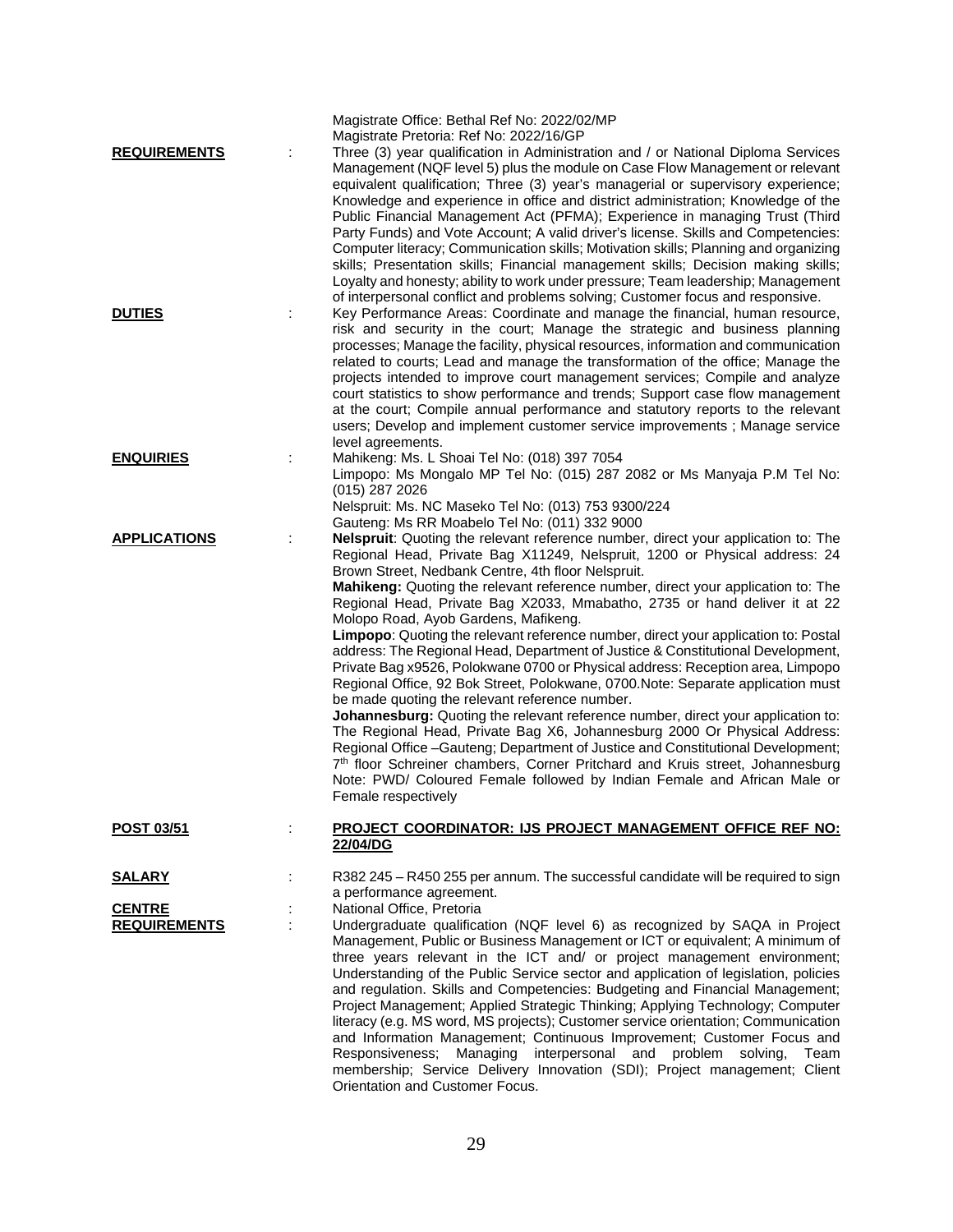| <b>DUTIES</b>       | Key Performance Areas: Coordinate IJS Projects and programmes; Coordinate<br>internal IJS ICT service management activities; Coordinate Stakeholder relations<br>and project communication; Coordinate budget and expenditure submissions and                                                                                                                                                                                                                                                                                                                                                                                                                                                                                                                                                                                                                                                                                                  |
|---------------------|------------------------------------------------------------------------------------------------------------------------------------------------------------------------------------------------------------------------------------------------------------------------------------------------------------------------------------------------------------------------------------------------------------------------------------------------------------------------------------------------------------------------------------------------------------------------------------------------------------------------------------------------------------------------------------------------------------------------------------------------------------------------------------------------------------------------------------------------------------------------------------------------------------------------------------------------|
| <b>ENQUIRIES</b>    | inputs.<br>Ms. MD Modibane Tel No: (012) 315 1668                                                                                                                                                                                                                                                                                                                                                                                                                                                                                                                                                                                                                                                                                                                                                                                                                                                                                              |
| <b>APPLICATIONS</b> | Quoting the relevant reference number, direct your application to: Postal address:<br>The Human Resource: Department of Justice and Constitutional Development;<br>Private Bag X81, Pretoria, 0001. OR Physical Address: Application Box, First Floor,<br>Reception, East Tower, Momentum Building, 329 Pretorius Building, Pretoria,<br>0001.                                                                                                                                                                                                                                                                                                                                                                                                                                                                                                                                                                                                 |
| <b>NOTE</b>         | Preference will be given to women and people with disability.                                                                                                                                                                                                                                                                                                                                                                                                                                                                                                                                                                                                                                                                                                                                                                                                                                                                                  |
| <b>POST 03/52</b>   | PROJECT COORDINATOR: IJS CONTINUOUS IMPROVEMENT REF NO:<br>22/06/DG                                                                                                                                                                                                                                                                                                                                                                                                                                                                                                                                                                                                                                                                                                                                                                                                                                                                            |
| <b>SALARY</b>       | R382 245 - R450 255 per annum. The successful candidate will be required to sign<br>a performance agreement.                                                                                                                                                                                                                                                                                                                                                                                                                                                                                                                                                                                                                                                                                                                                                                                                                                   |
| <b>CENTRE</b>       | National Office, Pretoria                                                                                                                                                                                                                                                                                                                                                                                                                                                                                                                                                                                                                                                                                                                                                                                                                                                                                                                      |
| <b>REQUIREMENTS</b> | Undergraduate qualification (NQF level 6) as recognized by SAQA in Project<br>Management, Public or Business Management or ICT or equivalent; A minimum of<br>3 years relevant experience in supervisory; 2 years' experience in ICT and/ or<br>project management environment; Ability to work in a team and understanding of<br>the Public Service sector and application of legislation, policies and regulation.<br>Skills and Competencies: Budgeting and Financial Management; Communication<br>and Information Management; Applied Strategic Thinking; Applying Technology;<br>Continuous Improvement; Citizen Focus and Responsiveness; Developing Others;<br>Diversity Management; Impact and Influence; Managing interpersonal conflict;<br>Networking and Building bonds; Planning and Organising; Problem Solving and<br>Decision making; Project Management; ICT Service Management; Computer<br>literacy (MS word, MS projects). |
| <b>DUTIES</b>       | Key Performance Areas: Implement continuous improvement of the IJS<br>programmes, systems and processes; Coordinate the integration and management<br>of knowledge and innovation across IJS; Manage and support quality assurance<br>processes; Support change management processes.                                                                                                                                                                                                                                                                                                                                                                                                                                                                                                                                                                                                                                                          |
| <b>ENQUIRIES</b>    | Mr. S Kgafela Tel No: (012) 315 1668                                                                                                                                                                                                                                                                                                                                                                                                                                                                                                                                                                                                                                                                                                                                                                                                                                                                                                           |
| <b>APPLICATIONS</b> | Quoting the relevant reference number, direct your application to: Postal address:<br>The Human Resource: Department of Justice and Constitutional Development;<br>Private Bag X81, Pretoria, 0001 or Physical Address: Application Box, First Floor,<br>Reception, East Tower, Momentum Building, 329 Pretorius Building, Pretoria,<br>0001.                                                                                                                                                                                                                                                                                                                                                                                                                                                                                                                                                                                                  |
| <b>NOTE</b>         | Preference will be given to women and people with disability.                                                                                                                                                                                                                                                                                                                                                                                                                                                                                                                                                                                                                                                                                                                                                                                                                                                                                  |
| POST 03/53          | ASSISTANT DIRECTOR: CONDITIONS & SERVICE BENEFITS REF NO:<br><u>2022/03/MP</u>                                                                                                                                                                                                                                                                                                                                                                                                                                                                                                                                                                                                                                                                                                                                                                                                                                                                 |
| <b>SALARY</b>       | R382 245 - R450 255 per annum. The successful candidate will be required to sign<br>a performance agreement.                                                                                                                                                                                                                                                                                                                                                                                                                                                                                                                                                                                                                                                                                                                                                                                                                                   |
| <b>CENTRE</b>       | Mpumalanga Regional Office                                                                                                                                                                                                                                                                                                                                                                                                                                                                                                                                                                                                                                                                                                                                                                                                                                                                                                                     |
| <b>REQUIREMENTS</b> | A three year (s) Degree or Diploma in Human Resources Management / Public<br>Management or equivalent qualification; A minimum of 3 years' experience in<br>Condition and Services benefits; A least 3 years' experience at Supervisory level;<br>Experience of PERSAL; Knowledge and understanding of Magistrate Leave<br>Regulation and Regulation of Judicial Officers in the Lower Courts; Understanding<br>of Human Resource Management Legislation and regulatory framework; A valid<br>driver's license. Skills and Competencies: Computer literacy (MS Office); Excellent<br>communication skills (written and verbal); Ability to work under pressure, analytical,<br>organising ,planning, presentation and stakeholder liaison skills; Ability to adhere<br>to strict deadlines.                                                                                                                                                    |
| <b>DUTIES</b>       | Key Performance Areas: Manage and co-ordinate human resources administration<br>practices concerning condition of services (Leave, Injury on duty, Long service<br>Recognition, Overtime, Resettlements, Pensions, Allowances etc.) Manage human<br>resources administration enquires to ensure the correct implementation of human                                                                                                                                                                                                                                                                                                                                                                                                                                                                                                                                                                                                            |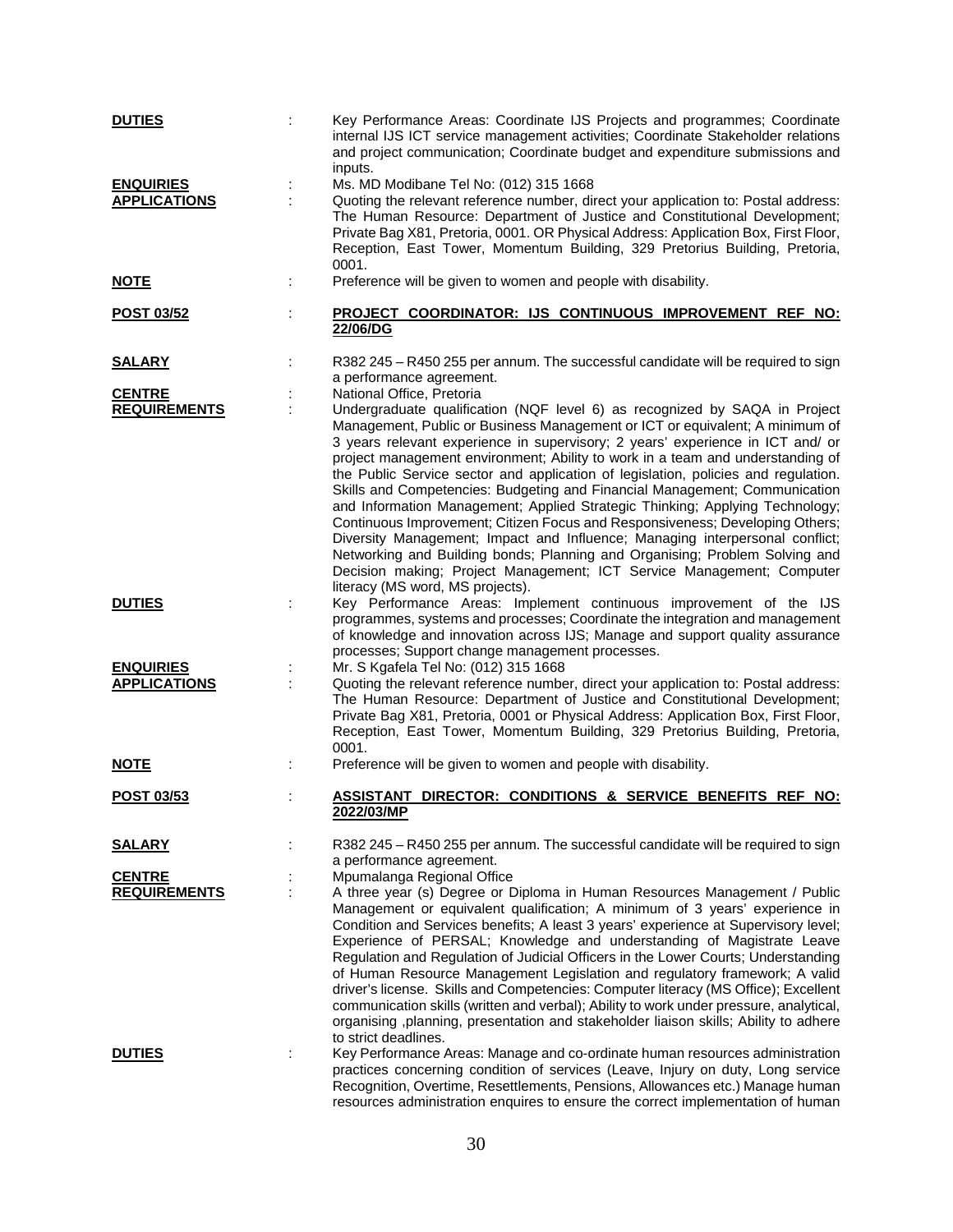| <b>ENQUIRIES</b><br><b>APPLICATIONS</b> | resource management practices; Provide inputs on policy development and inform,<br>guide and advise the Department /Personnel on human resources administration<br>matters; Prepare and consolidate reports on human resources administration<br>issues to record human resource activities; Provide training on conditions of service<br>and conduct inspections; Approve transactions on PERSAL according to<br>delegations; Provide effective people management.<br>Ms. NC Maseko Tel No: (013) 753 9300/224<br>Quoting the relevant reference number, direct your application to: The Regional<br>Head, Private Bag X11249, Nelspruit, 1200 OR Physical address: 24 Brown Street,<br>Ned bank Centre, 4 <sup>th</sup> floor Nelspruit.    |
|-----------------------------------------|-----------------------------------------------------------------------------------------------------------------------------------------------------------------------------------------------------------------------------------------------------------------------------------------------------------------------------------------------------------------------------------------------------------------------------------------------------------------------------------------------------------------------------------------------------------------------------------------------------------------------------------------------------------------------------------------------------------------------------------------------|
| <b>POST 03/54</b>                       | <b>ASSISTANT DIRECTOR (COURT OPERATIONS) REF NO: 03/22/LMP</b>                                                                                                                                                                                                                                                                                                                                                                                                                                                                                                                                                                                                                                                                                |
| <u>SALARY</u>                           | R382 245 - R450 255 per annum. The successful candidate will be required to sign<br>a performance agreement.                                                                                                                                                                                                                                                                                                                                                                                                                                                                                                                                                                                                                                  |
| <b>CENTRE</b>                           | Regional Office Limpopo                                                                                                                                                                                                                                                                                                                                                                                                                                                                                                                                                                                                                                                                                                                       |
| <b>REQUIREMENTS</b>                     | Bachelor's Degree or National Diploma in Public Management or equivalent<br>qualification; A minimum of 3 years supervisory experience; Knowledge and<br>understanding of the functioning of courts; A valid driver's license; Skills and<br>Competencies: Research and writing skills; Conceptualization, planning and<br>organizational skills; Analytical and interpretive skills; Communication (written and<br>verbal) skills; Good interpersonal relations; Computer literacy (MS Word,<br>PowerPoint, Outlook, Excel).                                                                                                                                                                                                                 |
| <b>DUTIES</b>                           | Key Performance Areas: Co-ordinate Strategic Projects aimed at improving court<br>performance; Co-ordinate compilation of monthly /quarterly/annual performance<br>and statutory reports to the relevant users including National Office to Area Court<br>Managers for the Directorate: Analyze Court Statistics for the Directorate to reflect<br>court performance and trends; Provide support to the Directorate in managing<br>systems supporting Case Management; Direct and maintain the necessary<br>administrative activities, systems and protocol in the performance of duties; Provide<br>secretariat services to various Court Operation forums.                                                                                  |
| <b>ENQUIRIES</b><br>÷                   | Ms Manyaja P. M Tel No: (015) 287 2026<br>Ms Mathosa M.F. Tel No: (015) 287 2034                                                                                                                                                                                                                                                                                                                                                                                                                                                                                                                                                                                                                                                              |
| <b>APPLICATIONS</b>                     | Quoting the relevant reference number, direct your application to: Postal address:<br>The Regional Head, Department of Justice & Constitutional Development, Private<br>Bag x9526, Polokwane 0700 or Physical address: Reception area, Limpopo<br>Regional Office, 92 Bok Street, Polokwane, 0700.                                                                                                                                                                                                                                                                                                                                                                                                                                            |
| <b>POST 03/55</b>                       | ASSISTANT DIRECTOR: SECURITY RISK AND MANAGEMENT REF NO:<br>22/05/FS                                                                                                                                                                                                                                                                                                                                                                                                                                                                                                                                                                                                                                                                          |
| <b>SALARY</b>                           | R382 245 - R450255 per annum. (The successful candidate will be required to sign<br>a performance agreement)                                                                                                                                                                                                                                                                                                                                                                                                                                                                                                                                                                                                                                  |
| <b>CENTRE</b>                           | Regional Office, Bloemfontein                                                                                                                                                                                                                                                                                                                                                                                                                                                                                                                                                                                                                                                                                                                 |
| <b>REQUIREMENTS</b>                     | A Degree or National Diploma Security Management/Risk Management<br>or equivalent qualification: PSIRA Grade B, 3 years supervisory experience in<br>Security Management; A valid driver's license thorough knowledge of the MISS<br>1998; Control of access to public premises and vehicle Act. 1985 (Act No, 53 of<br>1985); The successful candidate will be required to travel extensively, Skills and<br>Competencies: Excellent communication skills (verbal and written); Computer<br>literacy (MS Office); Project Management Skills: presentation skills; ability to work<br>under pressure Administrative and organizational skills, Sound Good interpersonal<br>relations; Accuracy and attention to detail: Investigation skills. |
| <b>DUTIES</b><br>÷                      | Key Performance Areas: Ensure and monitor adherence to departmental security<br>systems and policies; Manage security at sub-offices in the region and ensure<br>implementation of security measures at courts (Physical, Personnel, document and<br>Information security in consultation with the Court Mangers); Promote and facilitate<br>security awareness and education programmes; Conduct security threats and risk<br>audits; Roll out of contingency plan and OHS compliance at sub-offices within the<br>region.                                                                                                                                                                                                                   |
| <b>ENQUIRIES</b>                        | Ms N Dywili Tel No: (051) 4071800                                                                                                                                                                                                                                                                                                                                                                                                                                                                                                                                                                                                                                                                                                             |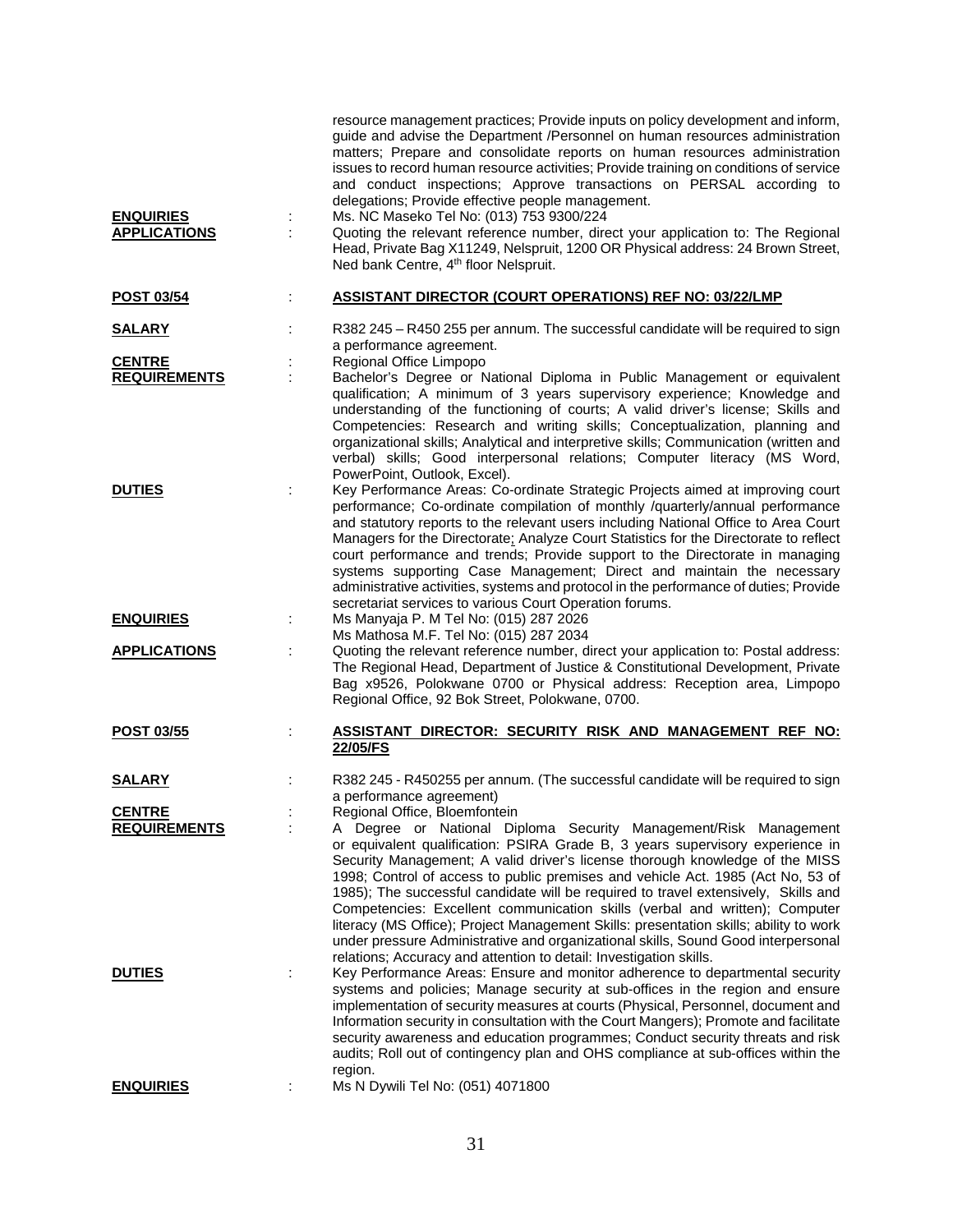| <b>APPLICATIONS</b> | Quoting the relevant reference number, direct your application to: The Regional<br>Head, Private Bag 20578, Bloemfontein, 9300 o hand deliver to Physical Address 53<br>Colonial Building, Charlotte Maxeke Street, Bloemfontein, 9301                                                                                                                                                                                                                                                                                                                                                                                                                                                                                                                                                                                                                                     |
|---------------------|----------------------------------------------------------------------------------------------------------------------------------------------------------------------------------------------------------------------------------------------------------------------------------------------------------------------------------------------------------------------------------------------------------------------------------------------------------------------------------------------------------------------------------------------------------------------------------------------------------------------------------------------------------------------------------------------------------------------------------------------------------------------------------------------------------------------------------------------------------------------------|
| <b>POST 03/56</b>   | <b>ASSISTANT DIRECTOR: HUMAN RESOURCE REF NO: 04/22/LMP</b><br>(Re-advert; previous applicants are encouraged to re- apply)                                                                                                                                                                                                                                                                                                                                                                                                                                                                                                                                                                                                                                                                                                                                                |
| <u>SALARY</u>       | R382 245 - R450 255 per annum. The successful candidate will be required to sign<br>a performance agreement.                                                                                                                                                                                                                                                                                                                                                                                                                                                                                                                                                                                                                                                                                                                                                               |
| <b>CENTRE</b>       | Regional Office, Limpopo                                                                                                                                                                                                                                                                                                                                                                                                                                                                                                                                                                                                                                                                                                                                                                                                                                                   |
| <b>REQUIREMENTS</b> | A relevant 3-year Degree/ National Diploma or equivalent qualification; At least 3<br>years in Human Resources Management environment of which 1 year should be<br>in Batho- Pele, EHWP & PWD Programmes and EE plan; Knowledge of Employee<br>Health and Wellness, Disability & Service delivery issues; A valid driver's license.<br>Skills And Competencies: Creative analytical thinking; Planning, organizing and<br>presentation skills; Problem solving skills; Ability to maintain confidentiality; The<br>ability to work under pressure and meet deadlines; Computer literacy (MS Office);<br>Report writing; Communication skills(verbal and written) and assertiveness;<br>Accuracy and attention to details.                                                                                                                                                  |
| <b>DUTIES</b>       | Key Performance Areas: Monitor and enhance compliance to Batho Pele<br>Principles, values and ethics of the department and to provide status reports;<br>Ensure implementation and compliance to departmental service standards charter;<br>Co-ordinate and implement PWD and EHWP (Employee Health and Wellness<br>Programmes), EAC forum and EE plan; Co-ordinate special events in relation to<br>BP & Disability; Facilitate service delivery improvement plans; Liaise with relevant<br>stakeholders on all service delivery matters and outreach programmes; Co-<br>ordinate the departmental excellence awards programme.                                                                                                                                                                                                                                           |
| <b>ENQUIRIES</b>    | Mr Maakamedi T.P. Tel No: (015) 287 2025                                                                                                                                                                                                                                                                                                                                                                                                                                                                                                                                                                                                                                                                                                                                                                                                                                   |
| <b>APPLICATIONS</b> | Quoting the relevant reference number, direct your application to: Postal address:<br>The egional Head, Department of Justice & Constitutional Development, Private<br>Bag x9526, Polokwane 0700 or Physical address: Reception area, Limpopo<br>Regional Office, 92 Bok Street, Polokwane, 0700.                                                                                                                                                                                                                                                                                                                                                                                                                                                                                                                                                                          |
| <b>POST 03/57</b>   | <b>LABOUR RELATIONS OFFICER REF NO: 21/91/FS</b>                                                                                                                                                                                                                                                                                                                                                                                                                                                                                                                                                                                                                                                                                                                                                                                                                           |
| <u>SALARY</u>       | R321 543 - R373 167 per annum. The successful candidate will be required to sign<br>a performance agreement.                                                                                                                                                                                                                                                                                                                                                                                                                                                                                                                                                                                                                                                                                                                                                               |
| <b>CENTRE</b>       | Regional Office, Bloemfontein                                                                                                                                                                                                                                                                                                                                                                                                                                                                                                                                                                                                                                                                                                                                                                                                                                              |
| <b>REQUIREMENTS</b> | An appropriate three (3) years National Diploma / Bachelor's Degree or equivalent<br>qualification in Labour Relations / Human Resource Management; Minimum of<br>three years' relevant experience in Labour Relations work; In depth knowledge and<br>understanding of all relevant Human Resource Legislation and policies; A valid<br>driver's license. Skills and Competencies Ability to work under pressure. Computer<br>Literate (MS Office: Word, Excel and Power Point). Verbal and written<br>Communication skills; ability to maintain good interpersonal relations. Problem<br>solving skills and analytic thinking.                                                                                                                                                                                                                                           |
| <b>DUTIES</b>       | Key Performance Areas: Promote sound labour relations in the Department.<br>Supervise the activities of subordinates entrusted with inter alia, the co-ordination<br>and administration of Grievances, Disciplinary Hearings and Labour Relations<br>Circulars. Define and introduce Labour Relations Procedures according to the<br>provisions of the Labour Relations Act, most particularly, its application in the Public<br>Service in terms of Grievances and Disciplinary hearings. Handle dispute<br>resolutions for the GPSSBC, PSCBC, CCMA, Conciliation, Arbitration and<br>Dismissal Disputes; Consult with the State Attorney on more complex matters; Play<br>an active role in the management of strike; Handle correspondence and<br>memoranda of a more complex nature and compile reports for management;<br>Provide training on Labour Related Matters. |
| <b>ENQUIRIES</b>    | Ms NM Dywili Tel No: (051) 407 1800                                                                                                                                                                                                                                                                                                                                                                                                                                                                                                                                                                                                                                                                                                                                                                                                                                        |
| <b>APPLICATIONS</b> | Please direct your application to: The Regional Head, Private Bag X20578,<br>Bloemfontein, 9300, or hand deliver at 53 colonial Building, Charlotte Maxeke<br>Street, Bloemfontein, 9300.                                                                                                                                                                                                                                                                                                                                                                                                                                                                                                                                                                                                                                                                                  |

32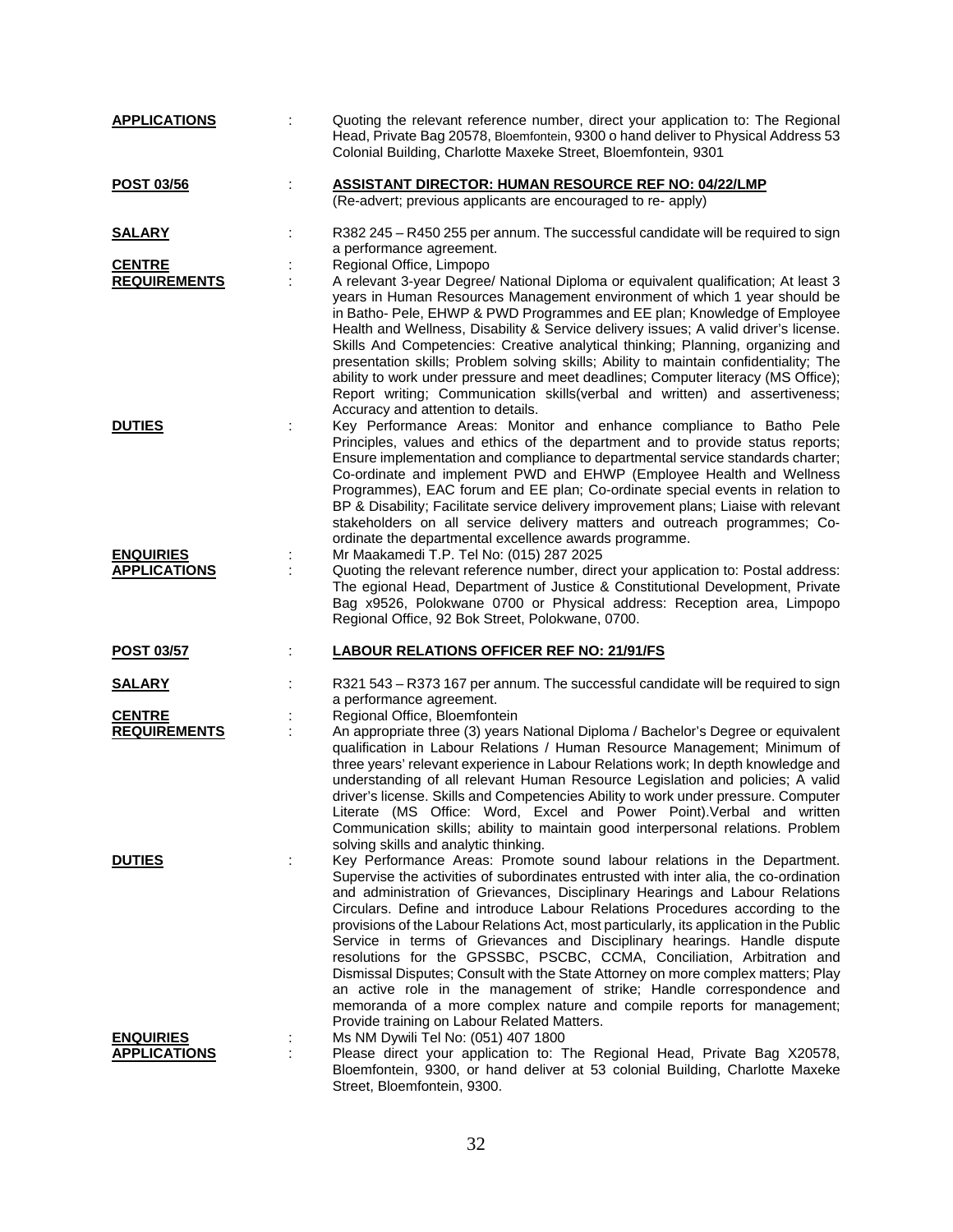| <b>POST 03/58</b>   | <b>ADMINISTRATIVE OFFICER REF NO: 22/04/FS</b>                                                                                                                                                                                                                                                                                                                                                                                                                                                                                                                                                                                                                                                                                                                                                                                                                                                                                                                                                                                                                                                                                                                                                                                                                                                                                                                                                                     |
|---------------------|--------------------------------------------------------------------------------------------------------------------------------------------------------------------------------------------------------------------------------------------------------------------------------------------------------------------------------------------------------------------------------------------------------------------------------------------------------------------------------------------------------------------------------------------------------------------------------------------------------------------------------------------------------------------------------------------------------------------------------------------------------------------------------------------------------------------------------------------------------------------------------------------------------------------------------------------------------------------------------------------------------------------------------------------------------------------------------------------------------------------------------------------------------------------------------------------------------------------------------------------------------------------------------------------------------------------------------------------------------------------------------------------------------------------|
| <b>SALARY</b>       | R321 543 - R378 765 per annum. The successful candidate will be required to sign<br>a performance agreement.                                                                                                                                                                                                                                                                                                                                                                                                                                                                                                                                                                                                                                                                                                                                                                                                                                                                                                                                                                                                                                                                                                                                                                                                                                                                                                       |
| <b>CENTRE</b>       | Magistrate's Office: Tseki                                                                                                                                                                                                                                                                                                                                                                                                                                                                                                                                                                                                                                                                                                                                                                                                                                                                                                                                                                                                                                                                                                                                                                                                                                                                                                                                                                                         |
| <b>REQUIREMENTS</b> | Three year Bachelor's degree /National Diploma in Public Management<br>Administration or equivalent; 3 years administration experience; Knowledge of<br>Financial Management (Vote and Trust Account), human resource management<br>and asset management. Skills And Competencies Computer Literacy (Microsoft<br>packages); Good interpersonal relations; Leadership skills; Communication (verbal<br>and writing) skills, Planning and organizing.                                                                                                                                                                                                                                                                                                                                                                                                                                                                                                                                                                                                                                                                                                                                                                                                                                                                                                                                                               |
| <b>DUTIE</b>        | Key Performance Areas: Co-ordinate and manage the financial, human resource,<br>risk and security in the court; Manage the strategic, business planning process and<br>the facility; Control of the section related to Family Courts, and Supply Chain;<br>Manage the Third Party Funds and Vote Accounts, Criminal and Civil Court<br>Administration Sections; General Supervision of Administration staff, implement<br>formal and informal disciplinary matters; Compile statistics to show performance<br>and trends; Co-ordinate, manage and administer support services to Case Flow<br>Management and other court users to ensure delivery of service; Implement<br>Departmental policies.                                                                                                                                                                                                                                                                                                                                                                                                                                                                                                                                                                                                                                                                                                                  |
| <b>ENQUIRIES</b>    | Ms NM Dywili Tel No: (051) 407 1800                                                                                                                                                                                                                                                                                                                                                                                                                                                                                                                                                                                                                                                                                                                                                                                                                                                                                                                                                                                                                                                                                                                                                                                                                                                                                                                                                                                |
| <b>APPLICATIONS</b> | Please direct your applications to: The Regional Head, Private Bag X20578,<br>Bloemfontein, 300 or hand deliver to Physical Address 53 Colonial Building,<br>Charlotte Maxeke Street, Bloemfontein, 9301                                                                                                                                                                                                                                                                                                                                                                                                                                                                                                                                                                                                                                                                                                                                                                                                                                                                                                                                                                                                                                                                                                                                                                                                           |
| <b>POST 03/59</b>   | <b>COURT INTERMEDIARY REF NO: 22/VA04/NW</b>                                                                                                                                                                                                                                                                                                                                                                                                                                                                                                                                                                                                                                                                                                                                                                                                                                                                                                                                                                                                                                                                                                                                                                                                                                                                                                                                                                       |
| <u>SALARY</u>       | R321 543 - R378 765 per annum. The successful candidate will be required to sign<br>a performance agreement.                                                                                                                                                                                                                                                                                                                                                                                                                                                                                                                                                                                                                                                                                                                                                                                                                                                                                                                                                                                                                                                                                                                                                                                                                                                                                                       |
| <b>CENTRE</b>       | Molopo Magistrate Court                                                                                                                                                                                                                                                                                                                                                                                                                                                                                                                                                                                                                                                                                                                                                                                                                                                                                                                                                                                                                                                                                                                                                                                                                                                                                                                                                                                            |
| <b>REQUIREMENTS</b> | Three year Bachelor Degree/ National Diploma academic qualification in one of the<br>following fields: teaching, social work/ family counselling, child care and youth<br>development, paediatrics, psychiatry, clinical counselling and educational<br>psychologist; Minimum of 3 years working experience in the applicable field;<br>Applicants must be duly registered with the relevant professional/ scientific<br>organization/body in their field of specialization; Experience in working with<br>different types of disabilities, exposure to court procedure, court etiquette,<br>Knowledge of the relevant legal and regulatory framework (Constitution of RSA,<br>1996; Criminal Procedure Act, 1977 (Act No 51 of 1977), particularly sections 153,<br>158 and 170A of the Act; Criminal Law (Sexual Offences and Related Matters)<br>Amendment Act, 2007 (Act No 32 of 2007); Children's Act, 2005 (Act No 38 of<br>2005); Domestic Violence Act, (Act No 116 of 1998); A Valid driver's licence.<br>Language proficiency: Setswana, English are compulsory; Candidate must be able<br>to speak fluent Afrikaans. Skills and Competencies: Good communication skills<br>(written and verbal); Computer literacy (MS Office); Sound interpersonal relations;<br>Ability to work under pressure; Knowledge of PFMA, DFI, BAS, JYP and JDAS;<br>Good filling skills; Accuracy and attention to detail. |
| <b>DUTIES</b>       | Key Performance Areas: Provide intermediary service to children, persons with<br>mental disabilities and other traumatized witness; Provide specialized child<br>language and disability services; Maintain intermediary room by ensuring that the<br>equipment of the private testifying room is always in good order; Provide support<br>services to witness and make appropriate referrals, where necessary; Render<br>administration support service in court; Assist children to testify with the aid of<br>anatomically-detailed dolls.                                                                                                                                                                                                                                                                                                                                                                                                                                                                                                                                                                                                                                                                                                                                                                                                                                                                      |
| <b>ENQUIRIES</b>    | Ms. L Shoai Tel No: (018) 397 7054                                                                                                                                                                                                                                                                                                                                                                                                                                                                                                                                                                                                                                                                                                                                                                                                                                                                                                                                                                                                                                                                                                                                                                                                                                                                                                                                                                                 |
| <b>APPLICATIONS</b> | Quoting the relevant reference number, direct your application to: The Regional<br>Head, Private Bag X2033, Mmabatho, 2735 or hand it at 22 Molopo Road, Ayob<br>Gardens, Mafikeng.                                                                                                                                                                                                                                                                                                                                                                                                                                                                                                                                                                                                                                                                                                                                                                                                                                                                                                                                                                                                                                                                                                                                                                                                                                |
| <u>NOTE</u>         | All former contract workers and Casual Interpreters of the Department of Justice<br>and Constitutional Development are encouraged to apply.                                                                                                                                                                                                                                                                                                                                                                                                                                                                                                                                                                                                                                                                                                                                                                                                                                                                                                                                                                                                                                                                                                                                                                                                                                                                        |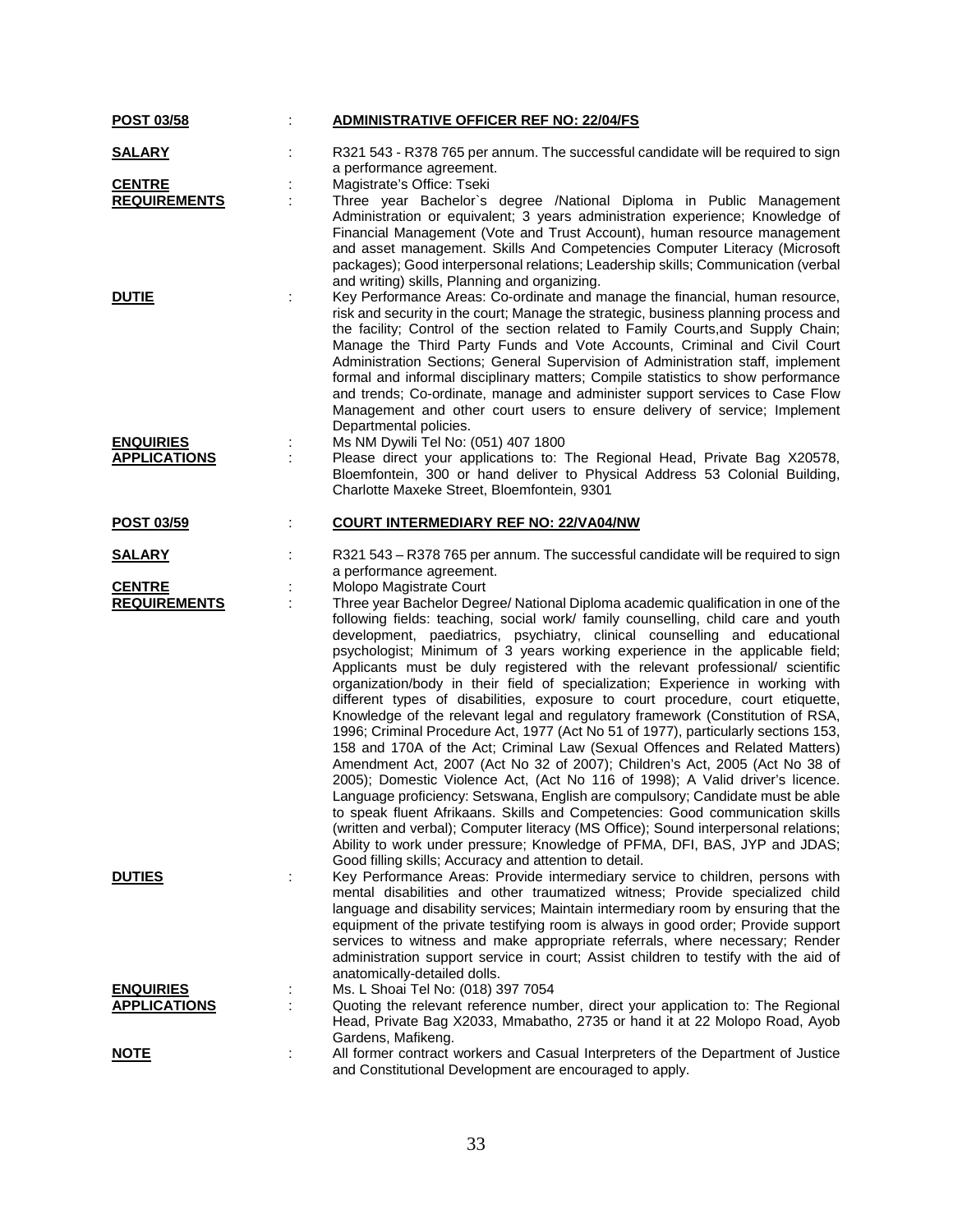| POST 03/60          |   | <b>CHIEF ADMINISTRATION CLERK REF NO: 21/94/FS</b>                                                                                                                                                                                                                                                                                                                                                                                                                                                                                                                                                                                                                                                                                                                                                                                                                                                                                                                                                                  |
|---------------------|---|---------------------------------------------------------------------------------------------------------------------------------------------------------------------------------------------------------------------------------------------------------------------------------------------------------------------------------------------------------------------------------------------------------------------------------------------------------------------------------------------------------------------------------------------------------------------------------------------------------------------------------------------------------------------------------------------------------------------------------------------------------------------------------------------------------------------------------------------------------------------------------------------------------------------------------------------------------------------------------------------------------------------|
| <b>SALARY</b>       |   | R261 372 – R307 890 per annum. The successful candidate will be required to sign<br>a performance agreement.                                                                                                                                                                                                                                                                                                                                                                                                                                                                                                                                                                                                                                                                                                                                                                                                                                                                                                        |
| <b>CENTRE</b>       |   | Magistrate's Office, Botshabelo                                                                                                                                                                                                                                                                                                                                                                                                                                                                                                                                                                                                                                                                                                                                                                                                                                                                                                                                                                                     |
| <b>REQUIREMENTS</b> |   | Grade 12 certificate or equivalent qualification; A minimum of 3 years relevant<br>experience. Skills and Competencies: Computer literacy (MS Office, MS Excel &<br>PowerPoint). Good Communication (Verbal and written). Good interpersonal<br>relations and problem solving skills. Ability to work under pressure and work<br>independently. Knowledge of PFMA, DFI, BAS and JYP.                                                                                                                                                                                                                                                                                                                                                                                                                                                                                                                                                                                                                                |
| <b>DUTIES</b>       |   | Key Performance Areas: Render general clerical support services. Provide Supply<br>Chain clerical support services within the component. Supervise and provide<br>personnel administration clerical support services within the Court/Cluster.<br>Supervise and provide financial administration support services in the<br>Court/Cluster.                                                                                                                                                                                                                                                                                                                                                                                                                                                                                                                                                                                                                                                                          |
| <b>ENQUIRIES</b>    | ÷ | Ms. N Dywili Tel No: (051) 407 1800                                                                                                                                                                                                                                                                                                                                                                                                                                                                                                                                                                                                                                                                                                                                                                                                                                                                                                                                                                                 |
| <b>APPLICATIONS</b> |   | Quoting the relevant reference number, direct your application to: The Regional<br>Head, Private Bag X20578, Bloemfontein, 9300 or hand deliver to Physical Address<br>53 Colonial Building, Charlotte Maxeke Street, Bloemfontein, 9301                                                                                                                                                                                                                                                                                                                                                                                                                                                                                                                                                                                                                                                                                                                                                                            |
| POST 03/61          |   | <b>SENIOR COURT INTERPRETER REF NO: RE-51/21/NC/SPR</b>                                                                                                                                                                                                                                                                                                                                                                                                                                                                                                                                                                                                                                                                                                                                                                                                                                                                                                                                                             |
|                     |   | (Re-advertisement: People who previously applied are encouraged to re-apply)                                                                                                                                                                                                                                                                                                                                                                                                                                                                                                                                                                                                                                                                                                                                                                                                                                                                                                                                        |
| <b>SALARY</b>       |   | R261 372 - R307 890 per annum. The successful candidate will be required to sign<br>a performance agreement.                                                                                                                                                                                                                                                                                                                                                                                                                                                                                                                                                                                                                                                                                                                                                                                                                                                                                                        |
| <b>CENTRE</b>       |   | Magistrate Office: Springbok                                                                                                                                                                                                                                                                                                                                                                                                                                                                                                                                                                                                                                                                                                                                                                                                                                                                                                                                                                                        |
| <b>REQUIREMENTS</b> |   | Grade 12 and National Diploma: Legal Interpreting at NQF Level 5 or any other                                                                                                                                                                                                                                                                                                                                                                                                                                                                                                                                                                                                                                                                                                                                                                                                                                                                                                                                       |
|                     |   | equivalent qualification in the field of languages with minimum of three (3) years'<br>practical experience as a Court Interpreter OR Grade 12 with ten (10) years<br>practical experience as a Court Interpreter; Knowledge of Legislation which<br>governs transparency and confidentiality in the Public Service (Act 2 of 2000) as<br>amended; A valid drivers' license. Language Requirements: IsiXhosa, Setswana,<br>English, Afrikaans are compulsory; Sesotho or isiZulu or proficiency in any official<br>language will be an added advantage. Skills and Competencies: Excellent<br>communication, Listening, Inter- personal relations; Problem solving; Planning and<br>organizing and Analytical thinking skills; Time management; Confidentiality and<br>ability to work under pressure.                                                                                                                                                                                                              |
| <b>DUTIES</b>       |   | Key Performance Areas: To interpret in court of Law (Civil and Criminal matters.<br>Entering of criminal cases in the criminal record book / register; To interpret in small<br>claims courts; Interpret in pre-trial proceedings and consultations; Consecutive<br>interpreting from source to target language during Court proceedings, pre-trial,<br>consultation, quasi and judicial. Interpret non-verbal gesture, dramatization and<br>confession; Ensure that subordinates conclude performance agreements. Review<br>performance and give feed back to Court Interpreters; Collect, monitor interpreting<br>register, calculate and compile statistics; Making arrangements for foreign<br>languages interpreters in consultation with the Prosecutor; To perform a variety of<br>routine interpreting duties related to the Core function of the Department; To attend<br>to all other duties that can be assigned to him/her from time to time and to assist<br>with the necessary Administrative duties. |
| <b>ENQUIRIES</b>    |   | Ms Deidre Joseph Tel No: (053) 8021300                                                                                                                                                                                                                                                                                                                                                                                                                                                                                                                                                                                                                                                                                                                                                                                                                                                                                                                                                                              |
| <b>APPLICATIONS</b> |   | Quoting the relevant reference number, direct your application to: Postal address:<br>The Regional Head: Justice and Constitutional Development, Private Bag X6106,<br>Kimberley, 8300. OR hand delivers at the New Public Buildings, (Magistrates<br>Court) of Knight and Stead Streets, 7 <sup>th</sup> floor, Kimberley, 8301. Email or faxed<br>applications will not be considered.                                                                                                                                                                                                                                                                                                                                                                                                                                                                                                                                                                                                                            |
| POST 03/62          |   | <b>ADMINISTRATION OFFICER REF NO: 21/278/CS</b>                                                                                                                                                                                                                                                                                                                                                                                                                                                                                                                                                                                                                                                                                                                                                                                                                                                                                                                                                                     |
| <u>SALARY</u>       |   | R261 372 - R307 890 per annum. The successful candidate will be required to sign<br>a performance agreement.                                                                                                                                                                                                                                                                                                                                                                                                                                                                                                                                                                                                                                                                                                                                                                                                                                                                                                        |
| <b>CENTRE</b>       |   | National Office: Pretoria                                                                                                                                                                                                                                                                                                                                                                                                                                                                                                                                                                                                                                                                                                                                                                                                                                                                                                                                                                                           |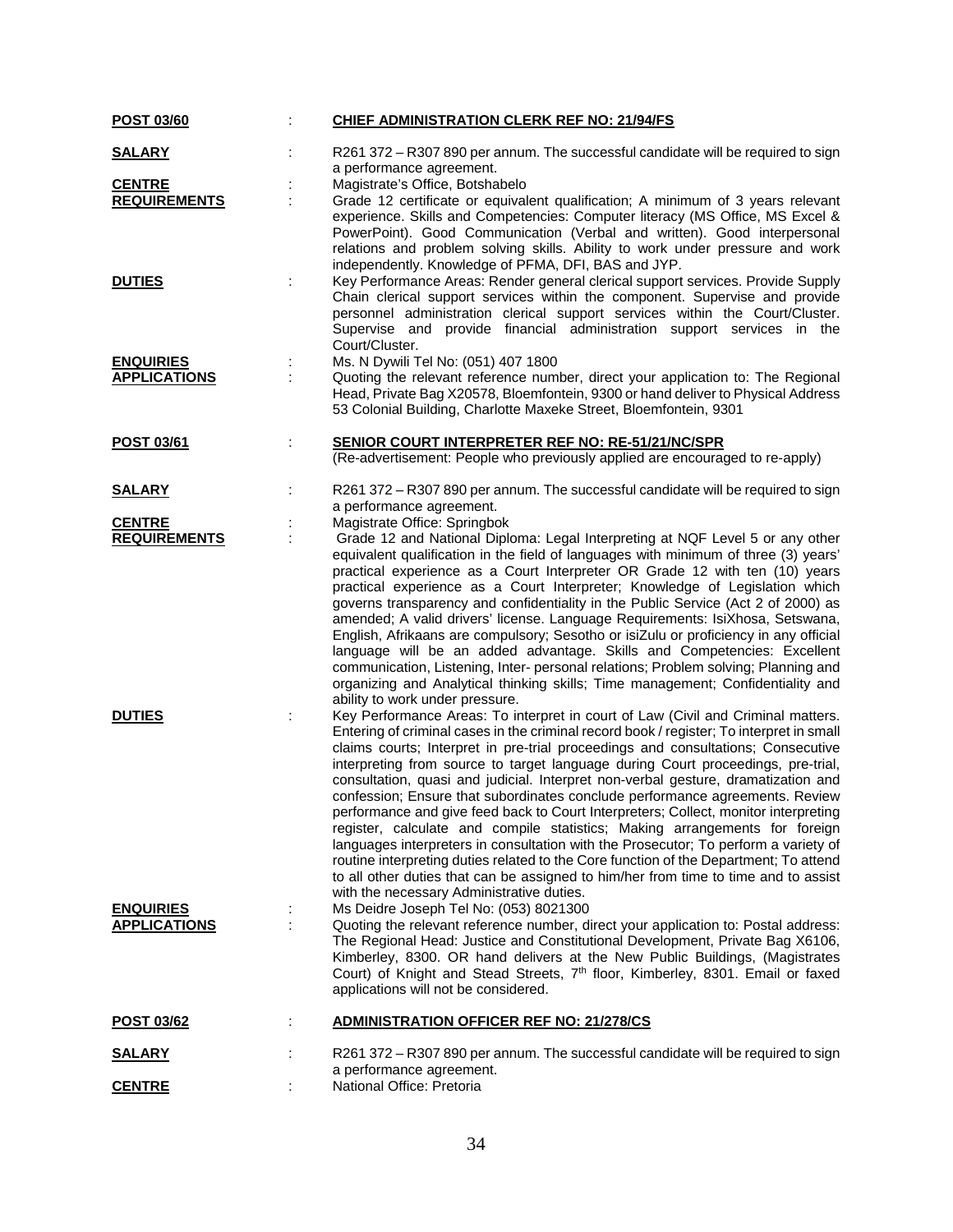| <b>REQUIREMENTS</b>                                    | Degree/ National Diploma/ NQF level 6 or equivalent qualifications; 1-year<br>experience in administration or general office administration; Knowledge of Public<br>Finance Management Act and National Treasury Regulations; A valid driver's<br>license. Skills and Competencies: Computer literacy (MS Word, Power Point,<br>Outlook and Excel); Communication skills (verbal and written); Interpersonal,<br>motivational and problem-solving skills; Decision making; Creative thinking;<br>Planning and organizing; Customer service orientation.                                                                                                                                                                                                                                                                                             |
|--------------------------------------------------------|-----------------------------------------------------------------------------------------------------------------------------------------------------------------------------------------------------------------------------------------------------------------------------------------------------------------------------------------------------------------------------------------------------------------------------------------------------------------------------------------------------------------------------------------------------------------------------------------------------------------------------------------------------------------------------------------------------------------------------------------------------------------------------------------------------------------------------------------------------|
| <b>DUTIES</b>                                          | Key Performance Areas: Manage human, financial resources and ensure<br>compliance with the financial standard and policies; Manage standard and policies;<br>Facilitate research and intervention to improve court performance; Provide support<br>and coordinate national programme to develop/improve court support service<br>competencies/skills; Support/assist with execution of Commissions of Inquiry,<br>Tribunals and Committees responsibilities; Provide effective people management.                                                                                                                                                                                                                                                                                                                                                   |
| <b>ENQUIRIES</b><br><b>APPLICATIONS</b><br><u>NOTE</u> | Ms. R. Sema Tel No: (012) 357 8650<br>Quoting the relevant reference number, direct your application to: Postal address:<br>The Human Resource: Department of Justice and Constitutional Development;<br>Private Bag X81, Pretoria, 0001.or Physical Address: Application Box, First Floor,<br>Reception, East Tower, Momentum Building, 329 Pretorius Building, Pretoria, 0001<br>People with disabilities are encouraged to apply.                                                                                                                                                                                                                                                                                                                                                                                                                |
| <b>POST 03/63</b>                                      | MAINTENANCE OFFICER (MR1- MR5) REF NO: 2022/04 /MP                                                                                                                                                                                                                                                                                                                                                                                                                                                                                                                                                                                                                                                                                                                                                                                                  |
| <b>SALARY</b>                                          | R201 387 - R926 193 per annum. (Salary will be in accordance with OSD<br>determination). The successful candidate will be required to sign a performance<br>agreement.                                                                                                                                                                                                                                                                                                                                                                                                                                                                                                                                                                                                                                                                              |
| <b>CENTRE</b><br><b>REQUIREMENTS</b>                   | Kwaggafontein (Mkobola) Magistrate Office<br>LLB degree or recognized 4 year legal qualification; Basic knowledge and<br>understanding of legal research principles; Knowledge of legal proceedings<br>relevant to mediation, arbitration; and conciliation. Skills and Competencies: Legal<br>Drafting skills; Languages skills; (oral & written); Motivational skills; Loyalty<br>, honesty, ability to work under pressure; Communication skills; Planning and<br>organizing; Good interpersonal relations; Attention to detail; Customer care;<br>Computer literacy                                                                                                                                                                                                                                                                             |
| <b>DUTIES</b>                                          | Key Performance Areas: Conduct preliminary interviews; Conduct informal<br>maintenance enquires; Conduct formal maintenance enquires;<br>Render<br>administrative support.                                                                                                                                                                                                                                                                                                                                                                                                                                                                                                                                                                                                                                                                          |
| <b>ENQUIRIES</b><br><b>APPLICATIONS</b>                | MS KN Zwane Tel No: (013) 753 9300 Ext. 249<br>Quoting the relevant reference number, direct your application to: The Regional<br>Head, Private Bag X11249, Nelspruit, 1200.                                                                                                                                                                                                                                                                                                                                                                                                                                                                                                                                                                                                                                                                        |
| <b>POST 03/64</b>                                      | <b>MAINTENANCE OFFICER (MR3 - MR5): REF NO: 22/VA06/NW</b>                                                                                                                                                                                                                                                                                                                                                                                                                                                                                                                                                                                                                                                                                                                                                                                          |
| <b>SALARY</b>                                          | R260 928 - R926 193 per annum (Salary will be in accordance with OSD<br>determination). The successful candidate will be required to sign a performance<br>agreement.                                                                                                                                                                                                                                                                                                                                                                                                                                                                                                                                                                                                                                                                               |
| <b>CENTRE</b><br><b>REQUIREMENTS</b>                   | <b>Taung Magistrate Court</b><br>LLB Degree or recognised 4 year legal qualification; At least 2 years appropriate<br>post qualification legal experience; Extensive knowledge of the maintenance<br>system and family law matters; Knowledge of Maintenance Act (Act 99/1998);<br>Understanding of all services and procedure in the area of Maintenance and other<br>areas; Proficiency in the following languages; Setswana, Afrikaans and English; A<br>valid driver's licence. Skills and Competencies: Excellent communication skills<br>(verbal and written); Computer literacy (MS Office); Numeracy Skills;<br>Communication skills; Facilitation and mediation skills; Litigation skills; Legal<br>terminology and process in simple language skills; Good interpersonal relations;<br>Innovative and work under pressurized environment. |
| <b>DUTIES</b>                                          | Key Performance Areas: Perform the functions of Maintenance Officer in terms of<br>the Maintenance Act; Obtain Financial Information for the purpose of Maintenance<br>enquiries; Appear in the Maintenance Court and conduct proceedings in terms of<br>the Maintenance Act; Implement Bench orders; Supervise the Family Law Section;<br>Mentor and Coach Maintenance Investigators; Ensure compliance with disciplinary<br>code; Manage performance of subordinates.                                                                                                                                                                                                                                                                                                                                                                             |